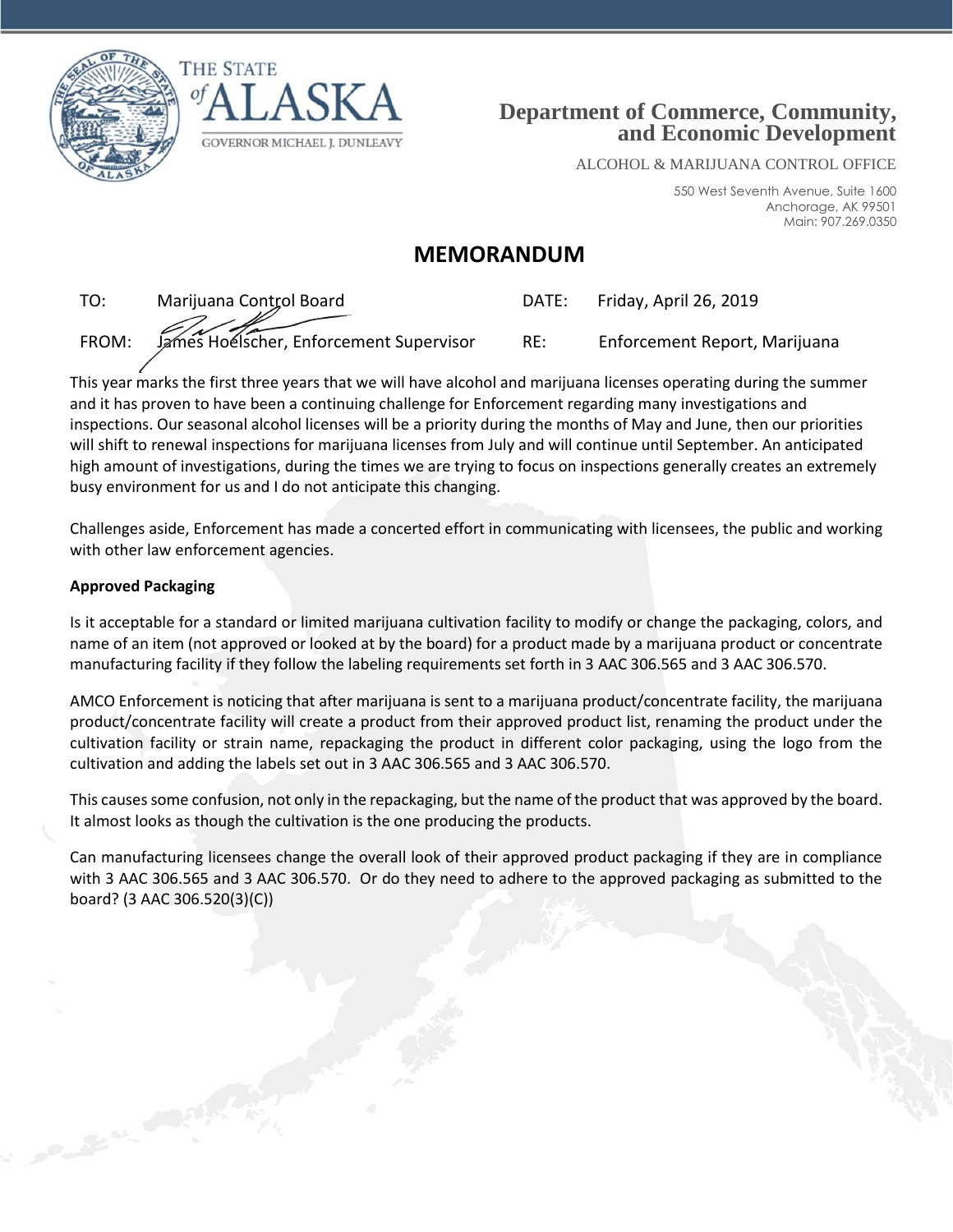| <b>Enforcement Activity</b>            | 1/1/19 to 4/15/19 |
|----------------------------------------|-------------------|
| Investigations                         | 154               |
| <b>Alcohol Walk-throughs</b>           | 127               |
| <b>Alcohol Inspections</b>             | 133               |
| <b>Alcohol NOVs</b>                    | 47                |
| <b>Alcohol Advisory Notices</b>        | 12                |
| <b>Alcohol Permits reviewed</b>        | 234               |
| Marijuana Walk-throughs                | 44                |
| <b>Marijuana Inspections</b>           | 33                |
| Marijuana NOVs                         | 47                |
| Marijuana Advisory Notices             | $\overline{4}$    |
| Marijuana Background Conducted (MJ-18) | $\overline{2}$    |
| Marijuana Handler Cards Issued         | 525               |
| <b>Compliance Checks/Shoulder Taps</b> | $\overline{0}$    |
| <b>Criminal Charges</b>                | $\Omega$          |
| <b>Training Provided</b>               | $\mathbf{1}$      |
| <b>Public Appearance</b>               | $\mathbf{1}$      |